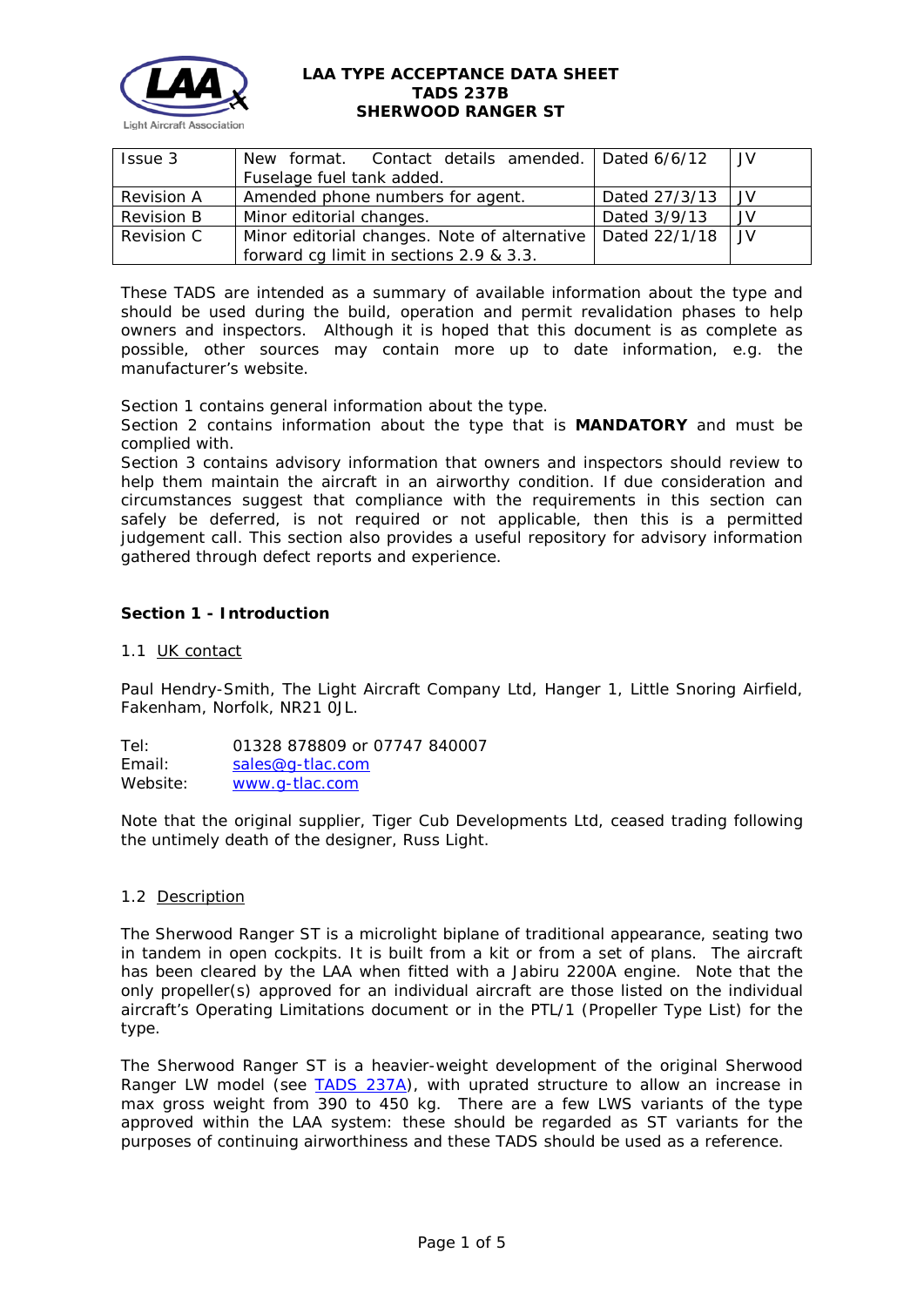

The airframe is mainly of simple aluminium alloy tube construction, with wooden wing ribs and fabric covering.

# **Section 2 – Mandatory information for owners, operators and inspectors**

At all times, responsibility for the maintenance and airworthiness of an aircraft rests with the owner. Condition No 3 of a Permit to Fly requires that: *"the aircraft shall be maintained in an airworthy condition".* 

# 2.1 Fast Build Kit 51% Compliance

The aircraft is only available as a slow-build kit or to build from a set of drawings.

# 2.2 Build Manual

A comprehensive Build Manual is available, titled 'Sherwood Ranger Construction and Assembly Manual'.

### 2.3 Build Inspections

Build inspection schedule 46 (Sherwood Ranger aircraft). Inspector approval codes A-A or A-W or K or M. Inspector signing off final inspection also requires 'first flight' endorsement.

# 2.4 Flight Manual

A Flight Manual exists for the –LW model which is very similar to the –ST model.

# 2.5 Mandatory Permit Directives

None applicable specifically to this aircraft type.

Also check the LAA website for MPDs that are non-type specific [\(TL2.22\)](http://www.lightaircraftassociation.co.uk/engineering/TechnicalLeaflets/Operating%20An%20Aircraft/TL%202.22%20non-type%20specific%20MPDs.pdf).

# 2.6 LAA Required Modifications (including LAA issued AILs, SBs, etc)

None.

# 2.7 Additional engine operating limitations to be placarded or shown by instrument markings

Notes:

- Refer to the engine manufacturer's latest documentation for the definitive parameter values and recommended instruments.
- Where an instrument is not fitted, the limit need not be displayed.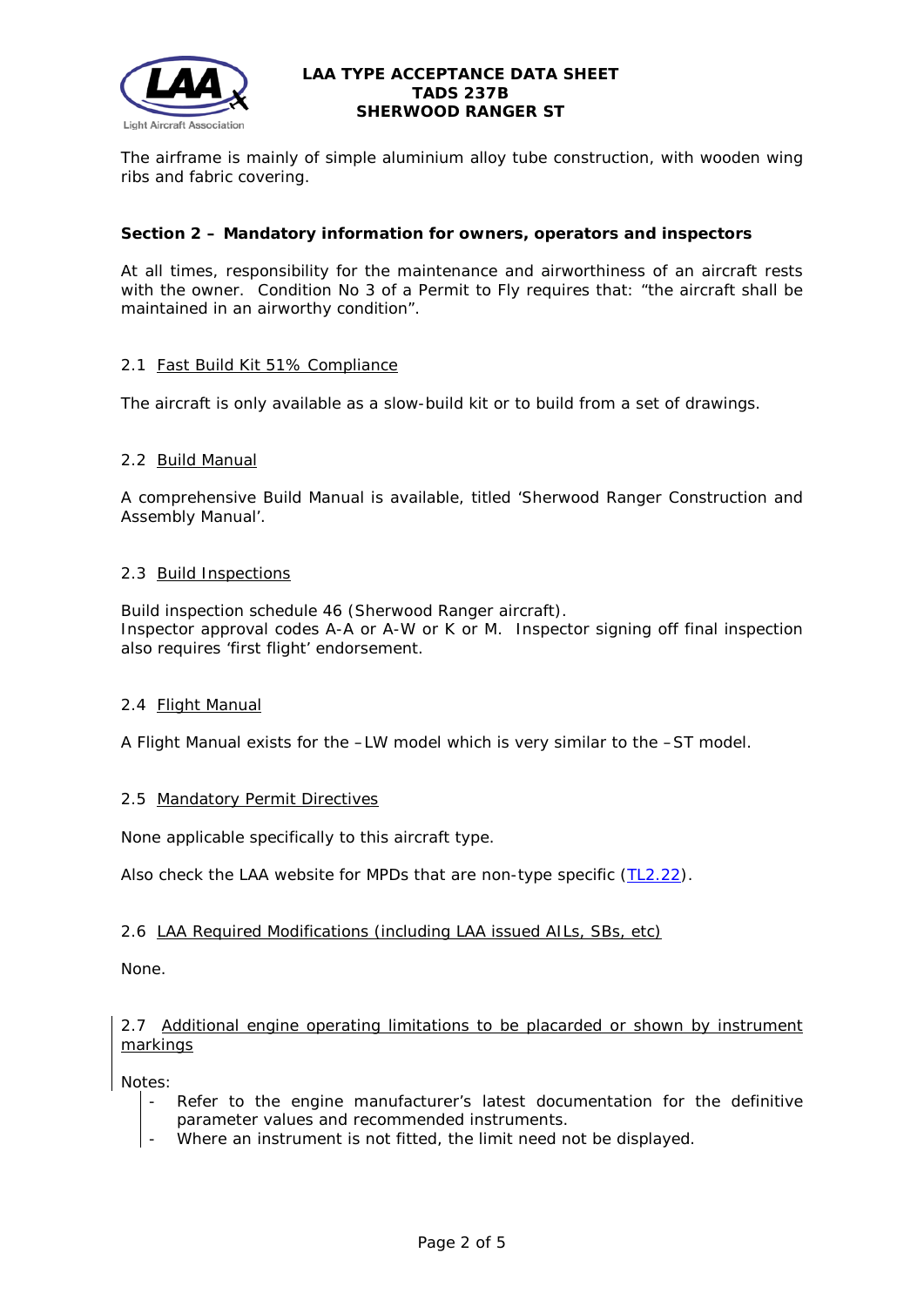

With Jabiru 2200A: Max CHT: 210°C Oil temp: 50-110°C Oil pressure 125-525 kPa @3100 RPM

# 2.8 Control surface deflections

| Ailerons  | Up: $25^\circ$    |  |  |
|-----------|-------------------|--|--|
|           | Down: 15°         |  |  |
| Elevators | Up: $20^\circ$    |  |  |
|           | Down: 20°         |  |  |
| Rudder    | Left: $20^\circ$  |  |  |
|           | Right: $20^\circ$ |  |  |

# 2.9 Operating Limitations and Placards

(Note that the wording on an individual aircraft's Operating Limitations document takes precedence, if different.)

- 1. Maximum number of occupants authorised to be carried: Two
- 2. The aircraft must be operated in compliance with the following operating limitations, which shall be displayed in the cockpit by means of placards or instrument markings:
	- 2.1 Aerobatic Limitations Aerobatic manoeuvres are prohibited. Intentional spinning is prohibited.

# 2.2 Loading Limitations Maximum Total Weight Authorised: 450 kg CG Range: Limits 3.8 inches to 7.7 inches aft of the datum point (forward limit of 2.2 inches aft of datum if using the revised occupant moment arms, see TLAC [TIN-01-2017\)](http://www.lightaircraftassociation.co.uk/engineering/TADs/237B/TIN012017.pdf) Datum Point is: the centreline of the lower wing mainspar tube at the fuselage side

- 2.3 Engine Limitations (Jabiru 2200A engine) Maximum Engine RPM: 3300
- 2.4 Airspeed Limitations Maximum Indicated Airspeed ( $V_{NE}$ ): 100 mph (87 knots)
- 2.5 Other Limitations The aircraft shall be flown by day and under Visual Flight Rules only. Smoking in the aircraft is prohibited.

Additional Placards:

"Occupant Warning - This Aircraft has not been Certificated to an International Requirement"

A fireproof identification plate must be fitted to fuselage, engraved or stamped with aircraft's registration letters.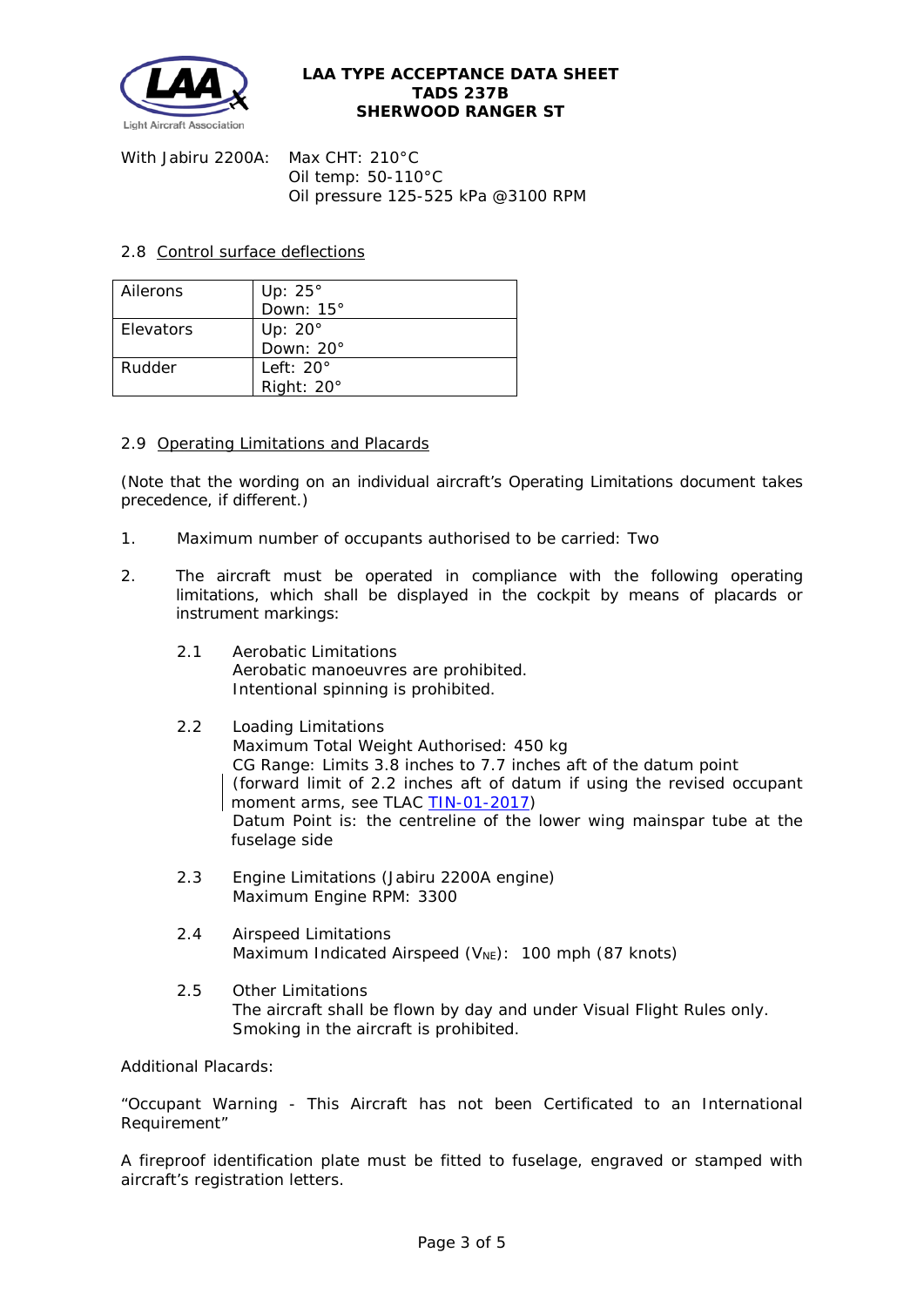

As a microlight aircraft, additional microlight weight placard must be fitted as described in [TL2.11](http://mar2013.lightaircraftassociation.co.uk/engineering/TechnicalLeaflets/Operating%20An%20Aircraft/TL%202.11%20Placards%20and%20Labels.pdf) regarding empty weight and payload. It is required that microlight aircraft are check weighed and a cockpit placard installed/updated every five years.

# 2.10 Maximum permitted empty weight

*Model Engine Max empty weight* ST Jabiru 2200A 268 kg

### **Section 3 – Advice to owners, operators and inspectors**

#### 3.1 Maintenance Manual

A Maintenance Manual for the LW model is available, which is similar to the ST model. For further information consult the LAMS. For the engine maintenance requirements consult the engine manufacturer.

# 3.2 Standard Options

The listing below shows the factory options that have been accepted by the LAA.

- SRP001 Sheeted leading edge
- SRP002 Fibreglass wingtips

SRP003 Differential heel brakes

7-FG12 Fuselage mounted fuel tank

Controllable elevator trim (deleted from standard kit by change 006).

#### 3.3 Manufacturer's Information (including Service Bulletins, Service Letters, etc)

In the absence of any over-riding LAA classification, inspections and modifications published by the manufacturer should be satisfied according to the recommendation of the manufacturer. It is the owner's responsibility to be aware of and supply such information to their Inspector.

| Reference   | Status   | Date       | Description           |
|-------------|----------|------------|-----------------------|
| TIN-01-2017 | Advisory | 19/12/2017 | Revised C of G Limits |

#### 3.4 Special Inspection Points

- A common problem is over torquing of the propeller bolts, this can cause cracking in the varnish and wood and can cause the propeller to quickly crack further and become unserviceable.
- Jabiru propellers suffer with leading edge abrasion in the root area and require regular varnish touch up here. If a tip comes into contact with anything e.g. soft ploughed earth or long grass, use a bright light or sun to look for small chord-wise cracks in the glass skin. Any delamination however minor must be treated seriously as cases have occurred where the entire glass cloth covering has been shed in flight, having originated from a small area of delamination.